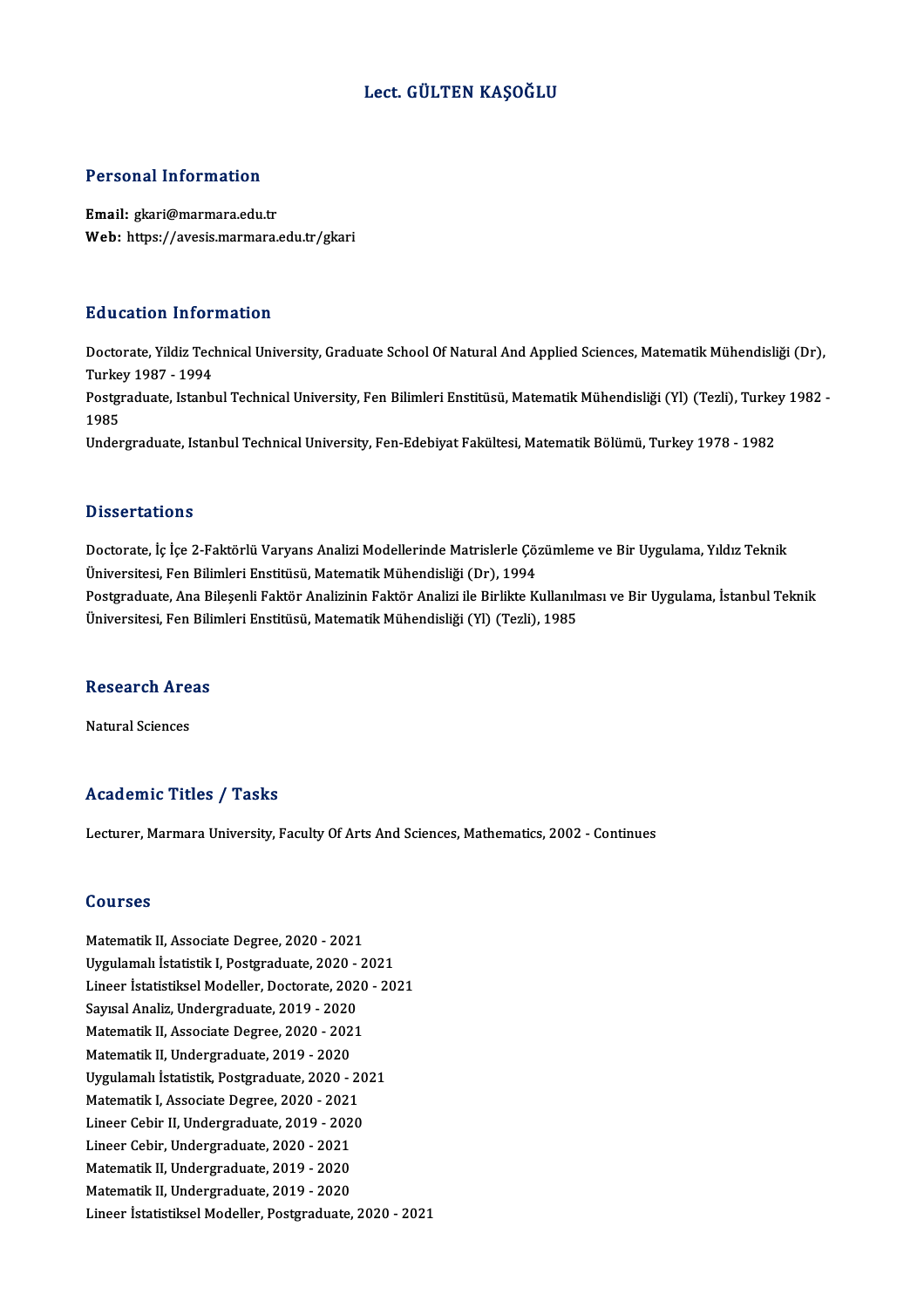Matematik I, Associate Degree, 2020 - 2021<br>Matematik I, Associate Degree, 2020 - 2021 Matematik I, Associate Degree, 2020 - 2021<br>Matematik I, Associate Degree, 2020 - 2021<br>Lineer Cebin I, Undergreduste, 2010 - 2020 Matematik I, Associate Degree, 2020 - 2021<br>Matematik I, Associate Degree, 2020 - 2021<br>Lineer Cebir I, Undergraduate, 2019 - 2020<br>Matematik II, Undergraduate, 2019 - 2010 Matematik I, Associate Degree, 2020 - 2021<br>Lineer Cebir I, Undergraduate, 2019 - 2020<br>Matematik II, Undergraduate, 2018 - 2019 Lineer Cebir I, Undergraduate, 2019 - 2020<br>Matematik II, Undergraduate, 2018 - 2019<br>Lineer Cebir, Undergraduate, 2019 - 2020<br>Olasılık Undergraduate, 2018 - 2019 Matematik II, Undergraduate, 2018 - 2<br>Lineer Cebir, Undergraduate, 2019 - 2<br>Olasılık, Undergraduate, 2018 - 2019<br>Lineer Cebir, Undergraduate, 2019 Lineer Cebir, Undergraduate, 2019 - 2020<br>Olasılık, Undergraduate, 2018 - 2019<br>Lineer Cebir, Undergraduate, 2019 - 2020<br>Urgulamalı İstatistik I. Bostaraduate, 2019 Olasılık, Undergraduate, 2018 - 2019<br>Lineer Cebir, Undergraduate, 2019 - 2020<br>Uygulamalı İstatistik I, Postgraduate, 2019 - 2020<br>Matematik II, Undergraduate, 2018 - 2019 Lineer Cebir, Undergraduate, 2019 - 2020 Uygulamalı İstatistik I, Postgraduate, 2019 - 2020<br>Matematik II, Undergraduate, 2018 - 2019<br>Uygulamalı İstatistik II , Postgraduate, 2018 - 2019<br>Matematik I, Undergraduate, 2019 - 2020 Matematik II, Undergraduate, 2018 - 2019<br>Uygulamalı İstatistik II , Postgraduate, 201<br>Matematik I, Undergraduate, 2019 - 2020<br>Sayılar Teorisine Ciris, Undergraduate, 20 Uygulamalı İstatistik II , Postgraduate, 2018 - 2019<br>Matematik I, Undergraduate, 2019 - 2020<br>Sayılar Teorisine Giriş, Undergraduate, 2019 - 2020<br>Sayılar Teorisine Giriş, Undergraduate, 2019 Matematik I, Undergraduate, 2019 - 2020<br>Sayılar Teorisine Giriş, Undergraduate, 2019 - 2020<br>Sayısal Analiz, Undergraduate, 2018 - 2019 Sayılar Teorisine Giriş, Undergraduate, 2019 - 2020<br>Sayısal Analiz, Undergraduate, 2018 - 2019<br>Lineer İstatistiksel Modeller, Postgraduate, 2018 - 2019<br>Matamatik I. Undergraduate, 2019 - 2019 Sayısal Analiz, Undergraduate, 2018 - 201<br>Lineer İstatistiksel Modeller, Postgraduate<br>Matematik I, Undergraduate, 2018 - 2019<br>Matematik II, Undergraduate, 2017 - 2019 Lineer İstatistiksel Modeller, Postgraduate,<br>Matematik I, Undergraduate, 2018 - 2019<br>Matematik II, Undergraduate, 2017 - 2018<br>Matematik I, Undergraduate, 2018 - 2010 Matematik I, Undergraduate, 2018 - 2019<br>Matematik II, Undergraduate, 2017 - 2018<br>Matematik I, Undergraduate, 2018 - 2019<br>Lineer Cebin Undergraduate, 2018 - 2019 Matematik II, Undergraduate, 2017 - 2018<br>Matematik I, Undergraduate, 2018 - 2019<br>Lineer Cebir, Undergraduate, 2018 - 2019<br>Matematik I, Undergraduate, 2018 - 2019 Matematik I, Undergraduate, 2018 - 2019<br>Lineer Cebir, Undergraduate, 2018 - 2019<br>Matematik I, Undergraduate, 2018 - 2019<br>Matematik II, Undergraduate, 2017 - 2019 Lineer Cebir, Undergraduate, 2018 - 2019<br>Matematik I, Undergraduate, 2018 - 2019<br>Matematik II, Undergraduate, 2017 - 2018<br>Matematik I, Undergraduate, 2018 - 2010 Matematik I, Undergraduate, 2018 - 2019<br>Matematik II, Undergraduate, 2017 - 2018<br>Matematik I, Undergraduate, 2018 - 2019<br>Uvaulamak İstatistik II, Bostaraduate, 2019 Matematik II, Undergraduate, 2017 - 2018<br>Matematik I, Undergraduate, 2018 - 2019<br>Uygulamalı İstatistik II, Postgraduate, 2017 - 2018 Matematik I, Undergraduate, 2018 - 2019<br>Uygulamalı İstatistik II, Postgraduate, 2017 - 2018<br>Temel Matematik, Associate Degree, 2018 - 2019<br>Matematik II, Undergraduate, 2017 - 2019 Uygulamalı İstatistik II, Postgraduate, 2017<br>Temel Matematik, Associate Degree, 2018 -<br>Matematik II, Undergraduate, 2017 - 2018<br>Matematik I. Undergraduate, 2019 - 2019 Temel Matematik, Associate Degree, 2018<br>Matematik II, Undergraduate, 2017 - 2018<br>Matematik I, Undergraduate, 2018 - 2019<br>Saureal Analiz, Undergraduate, 2017 - 2019 Matematik II, Undergraduate, 2017 - 2018<br>Matematik I, Undergraduate, 2018 - 2019<br>Sayısal Analiz, Undergraduate, 2017 - 2018 Lineer İstatistiksel Modeller, Postgraduate, 2018 - 2019 Genel Matemetik I, Undergraduate, 2017 - 2018 Lineer İstatistiksel Modeller, Postgraduate, 2018 -<br>Genel Matemetik I, Undergraduate, 2017 - 2018<br>Matematik İstatistik, Undergraduate, 2016 - 2017<br>Matematik II, Undergraduate, 2016 - 2017 Genel Matemetik I, Undergraduate, 2017 - 2<br>Matematik İstatistik, Undergraduate, 2016 -<br>Matematik II, Undergraduate, 2016 - 2017<br>Temel Matematik, Undergraduate, 2017 - 2 Matematik İstatistik, Undergraduate, 2016 - 201<br>Matematik II, Undergraduate, 2016 - 2017<br>Temel Matematik, Undergraduate, 2017 - 2018<br>Matematik İstatistik, Undergraduate, 2016 - 201 Matematik II, Undergraduate, 2016 - 2017<br>Temel Matematik, Undergraduate, 2017 - 2018<br>Matematik İstatistik, Undergraduate, 2016 - 2017<br>Matematik II, Undergraduate, 2016 - 2017 Temel Matematik, Undergraduate, 2017 - 2<br>Matematik İstatistik, Undergraduate, 2016 -<br>Matematik II, Undergraduate, 2016 - 2017<br>İstatistik Undergraduate, 2016 - 2017 Matematik İstatistik, Undergraduate, 2016<br>Matematik II, Undergraduate, 2016 - 2017<br>İstatistik, Undergraduate, 2016 - 2017<br>Olasılık Undergraduate, 2017 - 2019 Matematik II, Undergraduate, 2016 - 2017<br>İstatistik, Undergraduate, 2016 - 2017<br>Olasılık, Undergraduate, 2017 - 2018 İstatistik ve Olasılık II, Undergraduate, 2016 - 2017 Olasılık, Undergraduate, 2017 - 2018<br>İstatistik ve Olasılık II, Undergraduate, 2016<br>Lineer Cebir, Undergraduate, 2017 - 2018<br>Kompleks Fonksivenler Teorisi, Undergrad İstatistik ve Olasılık II, Undergraduate, 2016 - 2017<br>Lineer Cebir, Undergraduate, 2017 - 2018<br>Kompleks Fonksiyonlar Teorisi, Undergraduate, 2017 - 2018<br>Maamatik I, Undergraduate, 2017 - 2019 Lineer Cebir, Undergraduate, 2017 - 2018<br>Kompleks Fonksiyonlar Teorisi, Undergra<br>MaematiK I, Undergraduate, 2017 - 2018<br>Matematik İstatistik, Undergraduate, 2016 Kompleks Fonksiyonlar Teorisi, Undergraduate, 2<br>MaematiK I, Undergraduate, 2017 - 2018<br>Matematik İstatistik, Undergraduate, 2016 - 2017<br>Mat1068 10 Undergraduate, 2016 - 2017 MaematiK I, Undergraduate, 2017 - 2018<br>Matematik İstatistik, Undergraduate, 2016<br>Mat1068.10, Undergraduate, 2016 - 2017<br>İstatistik, Undergraduate, 2017 - 2019 Matematik İstatistik, Undergraduate, 2014<br>Mat1068.10, Undergraduate, 2016 - 20<br>İstatistik, Undergraduate, 2017 - 2018<br>Matematik I. Undergraduate, 2017 - 20 Mat1068.10, Undergraduate, 2016 - 2017<br>İstatistik, Undergraduate, 2017 - 2018<br>Matematik I, Undergraduate, 2017 - 2018<br>Tamel Matematik, Associate Degree, 2016 İstatistik, Undergraduate, 2017 - 2018<br>Matematik I, Undergraduate, 2017 - 2018<br>Temel Matematik, Associate Degree, 2016 - 2017<br>Matematik I, Undergraduate, 2016 - 2017 Matematik I, Undergraduate, 2017 - 2018<br>Temel Matematik, Associate Degree, 2016<br>Matematk I, Undergraduate, 2016 - 2017<br>matematik I, Undergraduate, 2016 - 2017 Temel Matematik, Associate Degree, 2016<br>Matematk I, Undergraduate, 2016 - 2017<br>matematik I, Undergraduate, 2016 - 2017<br><sup>I</sup>statistik Undergraduate, 2016 - 2017 Matematk I, Undergraduate, 2016 - 2017<br>matematik I, Undergraduate, 2016 - 2017<br>İstatistik, Undergraduate, 2016 - 2017 matematik I, Undergraduate, 2016 - 2017<br>İstatistik, Undergraduate, 2016 - 2017<br>Matematik I, Undergraduate, 2016 - 2017<br>Cehin I, Undergraduate, 2016 - 2017 İstatistik, Undergraduate, 2016 - 201<br>Matematik I, Undergraduate, 2016 - 2<br>Cebir I, Undergraduate, 2016 - 2017<br>Matematik I, Undergraduate, 2016 - 2 Matematik I, Undergraduate, 2016 - 2017<br>Cebir I, Undergraduate, 2016 - 2017<br>Matematik I, Undergraduate, 2016 - 2017<br>Temel Matematik, Associate Degree, 2016 Cebir I, Undergraduate, 2016 - 2017<br>Matematik I, Undergraduate, 2016 - 2017<br>Temel Matematik, Associate Degree, 2016 - 2017